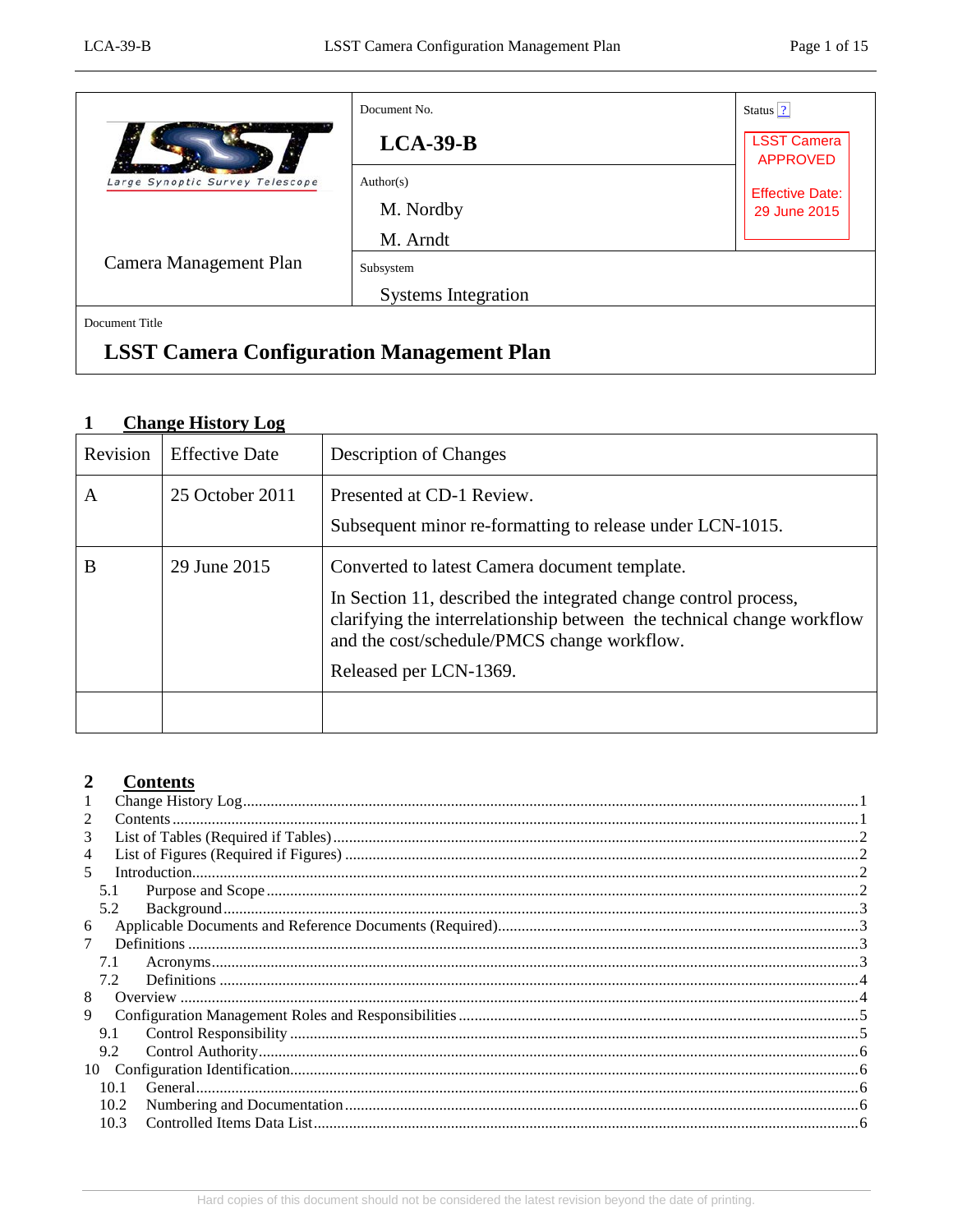| 10.4   |  |
|--------|--|
| 10.5   |  |
| 11     |  |
| 11.1   |  |
|        |  |
| 11.2.1 |  |
| 11.2.2 |  |
|        |  |
| 11.3.1 |  |
| 11.3.2 |  |
|        |  |
| 11.4.1 |  |
|        |  |
| 11.5.1 |  |
| 11.5.2 |  |
|        |  |
| 12     |  |
| 13     |  |

#### <span id="page-1-0"></span>**3 List of Tables (Required if Tables)**

<span id="page-1-1"></span>

| Table 1: | • Document Approval Authority by Office |  |
|----------|-----------------------------------------|--|
|          |                                         |  |

#### **4 List of Figures (Required if Figures)**

Figure 1: Change Sequence for Technical and [Cost/Schedule Information, Showing the Relationship Between Document](#page-9-1)  [Release/Redline Change Notices and PMCS Baseline Change Requests \(see Section 11.2.1 and Section 11.2.4\)...................10](#page-9-1) [Figure 1: Change Control Process Flow for Level 3.................................................................................................................11](#page-10-0)

#### <span id="page-1-3"></span><span id="page-1-2"></span>**5 Introduction**

#### **5.1 Purpose and Scope**

This Configuration Management Plan (CMP) describes the configuration management (CM) responsibilities and processes that support the design and implementation of the Large Synoptic Survey Telescope (LSST) Camera. The purpose of this CMP is to identify the organization providing configuration control, define what a configuration-controlled item is, describe the change control process, and identify the plan for configuration status accounting and verification.

This CMP is designed to ensure that:

Baselines are defined and documented

Documentation defining the baseline is identified, released and controlled

The Configuration Control Board (CCB) is established and functions according to CMP guidelines

Changes to the baseline are evaluated and controlled

Approved configuration changes are implemented and tracked

Configuration status accounting is accomplished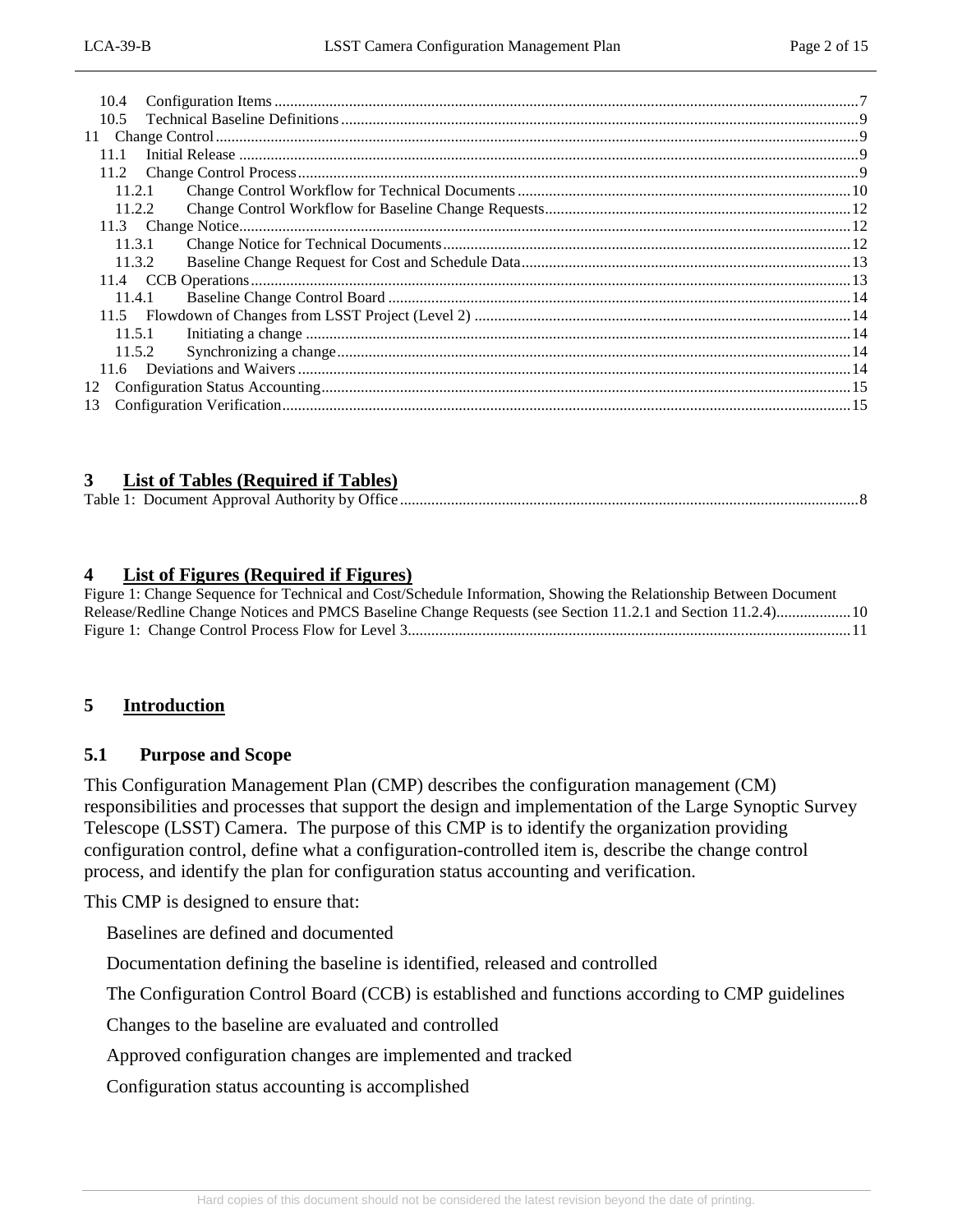# <span id="page-2-0"></span>**5.2 Background**

This CMP is applicable to documents and records generated and controlled by the LSST Camera project in support of work performed as part of the project, including the design and development, fabrication, integration, test, operations, and servicing of the Camera and its constituent subsystems. It provides direction for all personnel regarding configuration management activities in support of the Camera project, including subsystem teams and collaborating institutions. Configuration management is applied to documents and records selected by the Camera Project Office and subsystem managers. These include design documents, specifications, drawings, procedures and other support documents, as well as procurement records, inspection data, filled in travelers, and other records. The scope of this CMP encompasses the entire lifecycle of the Camera project.

This CMP addresses configuration management of performance and engineering characteristics, scope, schedule, and cost at the Camera system level. Configuration management processes at higher levels are described in [2] and [3].

# <span id="page-2-1"></span>**6 Applicable Documents and Reference Documents (Required)**

The following documents are cited for reference only, and do NOT form a part of this specification:

| Ref #                                                                                                                                                                                         | Document Number and Title                                                                            |
|-----------------------------------------------------------------------------------------------------------------------------------------------------------------------------------------------|------------------------------------------------------------------------------------------------------|
| $[1]$                                                                                                                                                                                         | LCA-38, "LSST Camera System Engineering Management Plan"                                             |
| $[2]$                                                                                                                                                                                         | LPM-19, "Large Synoptic Survey Telescope (LSST) Change Control and Configuration<br>Management Plan" |
| $[3]$                                                                                                                                                                                         | LCA-225, "Project Execution Plan for the Large Synoptic Survey Telescope Camera<br>(LSSTCAM)"        |
| $[4] % \includegraphics[width=0.9\columnwidth]{images/TrDiM-Architecture.png} % \caption{The figure shows the results of the estimators in the left and right.} \label{TrDiM-Architecture} %$ | SLAC-I-051-201-001-00, Project Management System Change Control Procedure                            |
| [5]                                                                                                                                                                                           | LCA-342, "LSST Camera Change Notice (LCN) Form"                                                      |
|                                                                                                                                                                                               |                                                                                                      |

#### <span id="page-2-3"></span><span id="page-2-2"></span>**7 Definitions**

#### **7.1 Acronyms**

#### **Acronym Definition**

| <b>BCR</b>   | <b>Baseline Change Request</b>              |
|--------------|---------------------------------------------|
| <b>CCB</b>   | <b>Configuration Control Board</b>          |
| СI           | Controlled Item                             |
| <b>CIDL</b>  | Controlled Items Data List                  |
| <b>CM</b>    | <b>Configuration Management</b>             |
| <b>CMP</b>   | Configuration Management Plan               |
| <b>CN</b>    | <b>Change Notice</b>                        |
| <b>DOE</b>   | Department of Energy                        |
| DR-CN        | Document Release Change Notice              |
| <b>LSST</b>  | Large Synoptic Survey Telescope             |
| <b>LSSTC</b> | Large Synoptic Survey Telescope Corporation |
|              |                                             |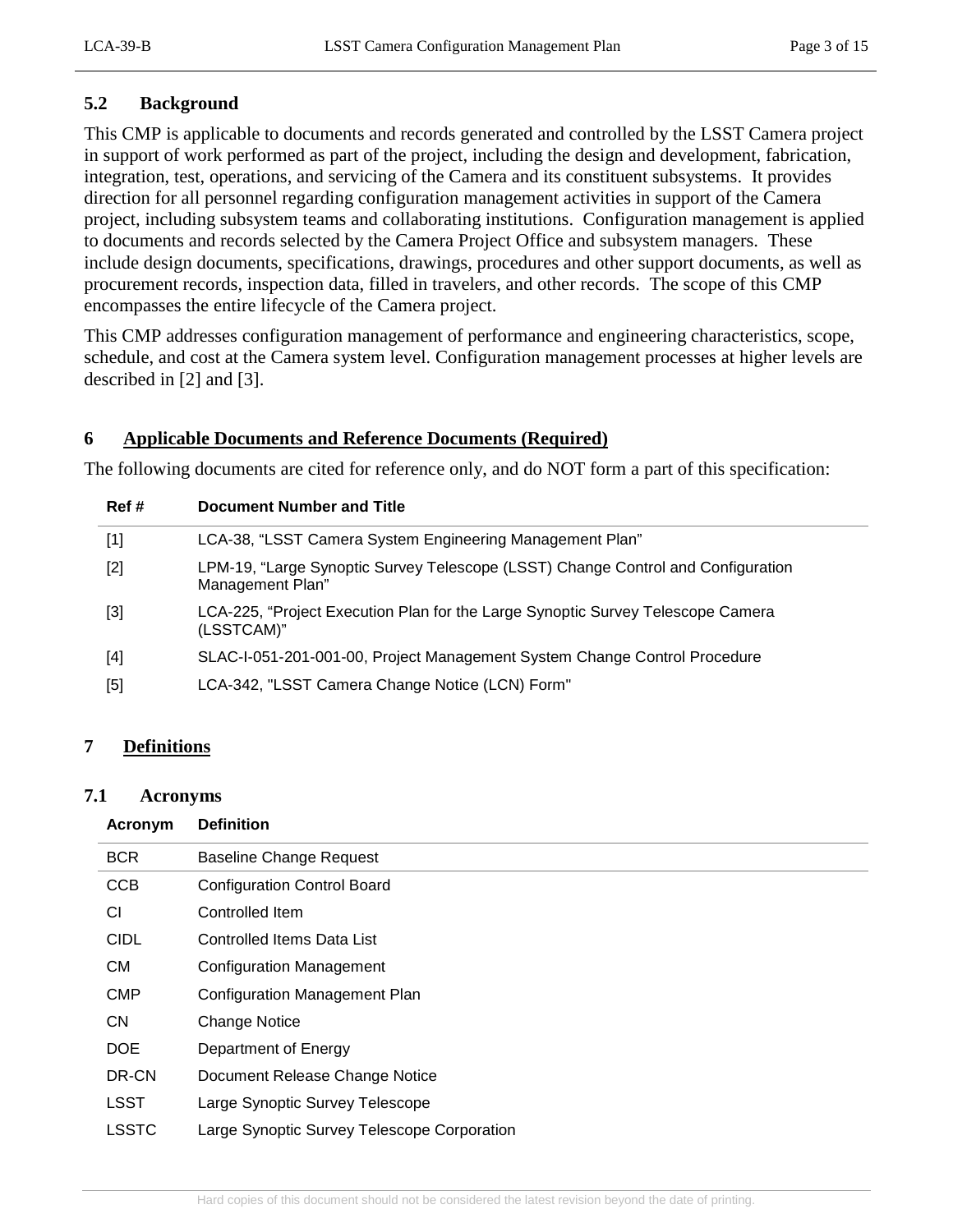| Acronym      | <b>Definition</b>                        |
|--------------|------------------------------------------|
| PM           | Project Manager                          |
| <b>PCM</b>   | <b>Project Controls Manager</b>          |
| <b>PMCS</b>  | (SLAC) Project Management Control System |
| <b>RL-CN</b> | <b>Redline Change Notice</b>             |
| <b>SIM</b>   | <b>Systems Integration Manager</b>       |
|              |                                          |

# <span id="page-3-0"></span>**7.2 Definitions**

| Term                                  | <b>Definition</b>                                                                                                                                                                                                                                                                                                                                                   |
|---------------------------------------|---------------------------------------------------------------------------------------------------------------------------------------------------------------------------------------------------------------------------------------------------------------------------------------------------------------------------------------------------------------------|
| <b>Allocated Baseline</b>             | The Camera-approved documentation detailing the subsystem-level design operational<br>requirements. This is derived from the Functional Baseline, and is sometimes referred<br>to as the "Design-To" baseline.                                                                                                                                                      |
| <b>Baseline</b>                       | An arbitrary point at which a project design or requirements are considered to be<br>"frozen" and after which all changes must be tracked and approved.                                                                                                                                                                                                             |
| Change<br>Classification              | All proposed changes to LSST Camera documentation submitted for consideration are<br>classified as Level 1, 2, 3 or 4 changes. Configuration changes may affect hardware,<br>software, verification requirements and the documents, drawings and procedures which<br>define them.                                                                                   |
| <b>Change Control</b><br><b>Board</b> | A board composed of technical and management representatives who recommend<br>approval or disapproval of proposed changes or deviations and waivers to a Cl's<br>current approved configuration documentation.                                                                                                                                                      |
| Configuration Item                    | A document that defines the baseline performance parameters and physical<br>characteristics of a Camera system, subsystem, or component such that the system,<br>subsystem, or component can be designed, fabricated, and tested. Configuration Items<br>are a subset of Controlled Items.                                                                          |
| <b>Controlled Items</b><br>Data List  | A database that identifies all Controlled Items.                                                                                                                                                                                                                                                                                                                    |
| Configuration<br>Management           | The systematic control and evaluation of all changes to documentation that has<br>reached a baseline point.                                                                                                                                                                                                                                                         |
| Controlled Item                       | A document that satisfies an end use function and is designated for separate CM.<br>Configuration Items and Records are subsets of Controlled Items.                                                                                                                                                                                                                |
| Functional<br><b>Baseline</b>         | The LSST Camera-approved documentation detailing the performance and functional<br>requirements of the Camera as a whole, and of the constituent subsystems.                                                                                                                                                                                                        |
| <b>Product Baseline</b>               | The LSST Camera-approved documentation that completely defines the design at the<br>time of production. This is derived from the Allocated Baseline, and is sometimes<br>referred to as the "Build-To" baseline.                                                                                                                                                    |
| Record                                | A document that captures a snapshot of the status of a Camera system, subsystem, or<br>component and is not intended to be revised once generated and used. Records are<br>Controlled Items, but are not considered Configuration Items. Examples include review<br>presentations, technical metrics, test reports, inspection records, and completed<br>travelers. |

# <span id="page-3-1"></span>**8 Overview**

Configuration management is the process by which the Camera project documents the functional and physical characteristics of the Camera, controls changes to those characteristics, and provides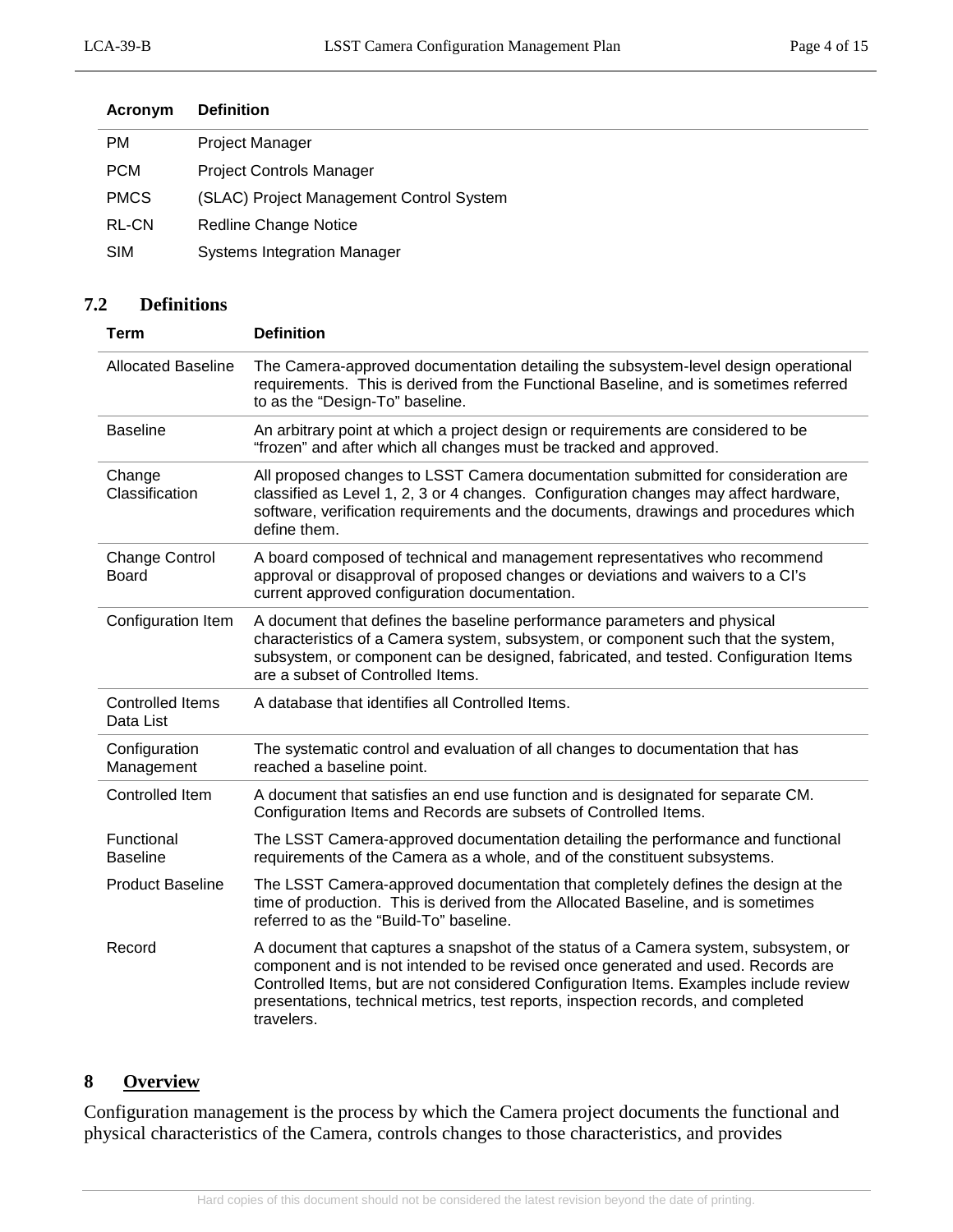information on the state of change action. The configuration management process involves all levels of management responsibility, and consists of four ongoing stages: Configuration Identification, Configuration Change Control, Configuration Status Accounting, and Configuration Verification.

Responsibility for controlling the configuration of the Camera involves all *Levels of Management* in the camera project. *Configuration Identification* is the process by which the Camera and its subsystems are defined through drawings and documents that specify the system components in terms of functional and physical characteristics, as well as how they are manufactured and tested. This process also includes identification of the key planning, schedule, and budgetary documents needed by the Camera Project for effective management and coordination of Project activities. The set of key engineering and project documents forms the Project's list of Controlled Items (CIs). The subset of documents defining the Camera technical baseline is the list of Configuration Items. The *Change Control* process is the process by which proposed changes are reviewed and approved. It ensures that the performance, functional, cost, schedule, and risk impacts of a change are considered before approval is granted. *Configuration Status Accounting* is the means by which configuration information is tracked and relayed to key personnel in order to support management decisions and ensure that all work is performed according to the current design. The *Configuration Verification* process ensures that the current hardware and software configurations match the intended design by verifying the implementation of each approved change through periodic configuration audits.

#### <span id="page-4-0"></span>**9 Configuration Management Roles and Responsibilities**

Configuration management is the responsibility of the Camera project management team, but is supported by all Camera and subsystem personnel. The Camera Project Manager (PM) has overall responsibility for CM and for ensuring that all Camera Controlled Items are identified and controlled. The Camera Systems Integration Manager (SIM) is responsible for the execution, technical oversight and coordination of configuration control activities, while the Project Controls Manager (PCM) is responsible for Configuration Control Board (CCB) administration and implementing approved changes to the project cost and schedule baselines.

# <span id="page-4-1"></span>**9.1 Control Responsibility**

Responsibility for the management of Controlled Items is delegated to the level of management that is consistent with the scope of the item. For the LSST Observatory project, there are four levels of change control responsibility that correspond to four levels of scope (see [2]). For the DOE LSSTCAM Project, there are 3 levels of change control responsibility over Camera performance parameters, cost, and schedule (see [3]).

LSST and DOE parameters of configuration management responsibility can be integrated into 4 levels; Levels 3 and 4 are within the scope of this plan:

**Level 1 management:** Per [2] and [3], performed by the LSST Board of Directors and/or the DOE Deputy Director for Science or Acquisition Executive. Covers the highest level of project characteristics, cost and schedule performance. Level 1 configuration management is not within the scope of this document.

**Level 2 management:** Per [2] and [3], performed by LSST Project Office and/or by the Federal Project Director. Covers Observatory-level characteristics, where changes impact more than one part of the Observatory, or impact Camera Project scope, cost or schedule above thresholds set in [3]. Level 2 configuration management is not within the scope of this document.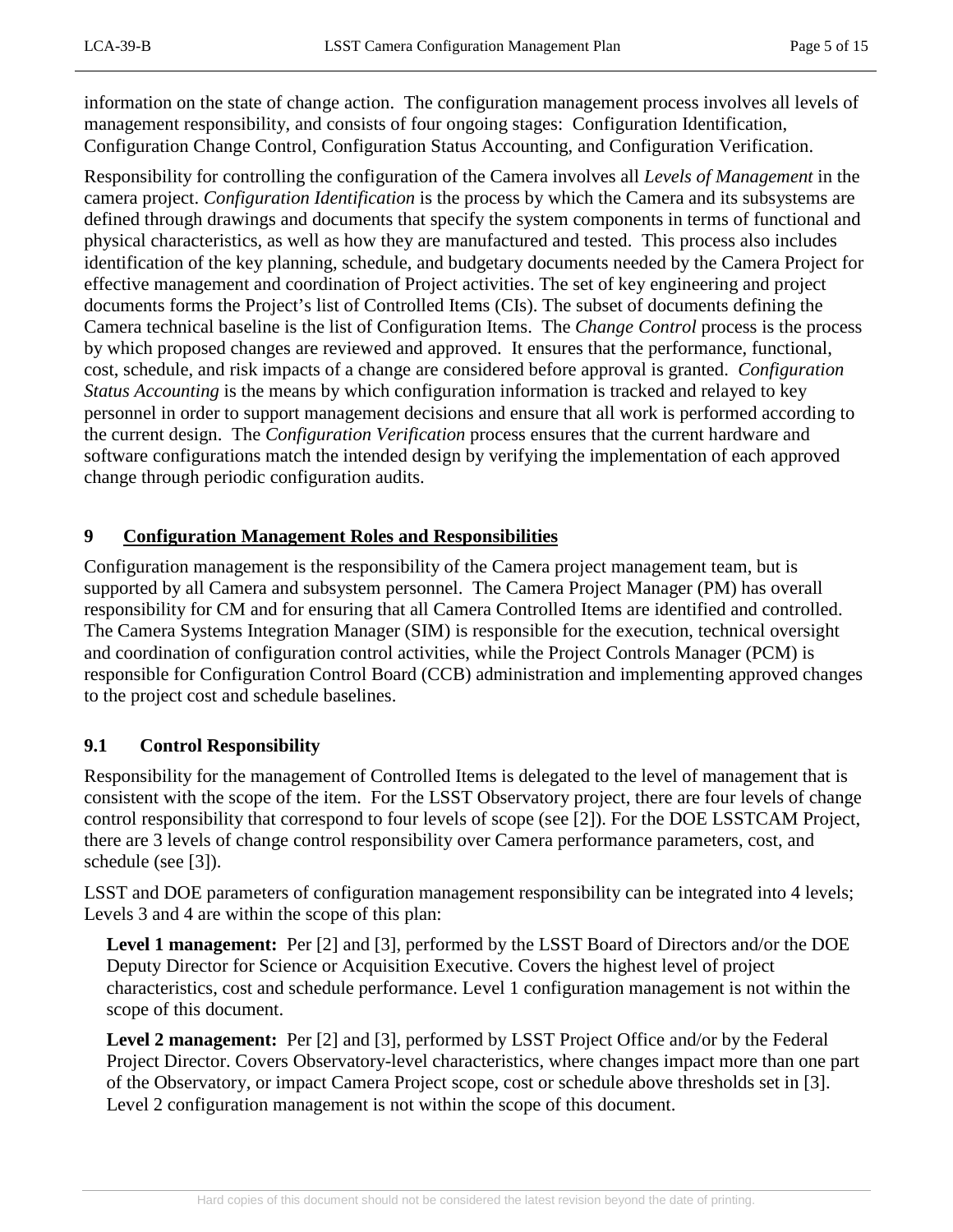**Level 3 management:** Performed by the Camera Project Manager; falls completely within the purview of the Camera Project and affects more than one subsystem of the Camera. Level 3 configuration management is fully within the scope of this document.

**Level 4 management:** Performed by Camera subsystem managers; falls completely within the scope of a Camera subsystem. Subsystem managers control approval and revision of Items at this level, but must use the procedures and processes defined in this and supporting documents.

# <span id="page-5-0"></span>**9.2 Control Authority**

The SIM and subsystem managers, in consultation with the Camera Project Manager, determine what level of control authority is required to change configuration. A change request exceeds the Level 3 threshold if it: (a) impacts LSST Observatory performance parameters, cost, or schedule, or impacts interfaces with other LSST Observatory elements (see [2]); or, (b) impacts Camera performance parameters, cost, or schedule baselines defined by the DOE LSSTCAM Project (see [3]).

Beyond the PM, SIM and subsystem managers, other key technical and managerial personnel are involved in controlling the configuration of the Camera. [Table 1](#page-7-0) on page [8s](#page-7-0)hows a list of all such key positions, and the roles they play in the review and approval of the different types of documents that define the configuration of the Camera.

# <span id="page-5-2"></span><span id="page-5-1"></span>**10 Configuration Identification**

#### **10.1 General**

Configuration identification is the ongoing process of identifying and documenting the Camera's functional and performance characteristics that define the technical baseline. These characteristics include functional and performance requirements, interface requirements, standards, drawings, and verification requirements. Configuration identification is also used to define those key project management documents that establish scope, cost and schedule baselines, and standards and processes that make for efficient coordination within the Camera Project.

The identification process yields the list of Camera Controlled Items, including the special subset of Configuration Items that define the technical baseline.

# <span id="page-5-3"></span>**10.2 Numbering and Documentation**

Controlled Items are, by definition, documents controlled by the Camera Project. All Controlled Items must be identified by a Camera document number to ensure that they are tracked and maintained through the life of the project. Controlled Items are managed with the same centralized document management system used by the LSST Project. Changes to Controlled Items are managed. according to [11.](#page-8-1)

# <span id="page-5-4"></span>**10.3 Controlled Items Data List**

A Controlled Items Data List (CIDL) is maintained by the CM group to track all documents that define the Camera Project baseline and Camera technical baseline. The LSST Project document management system is used to manage the CIDL.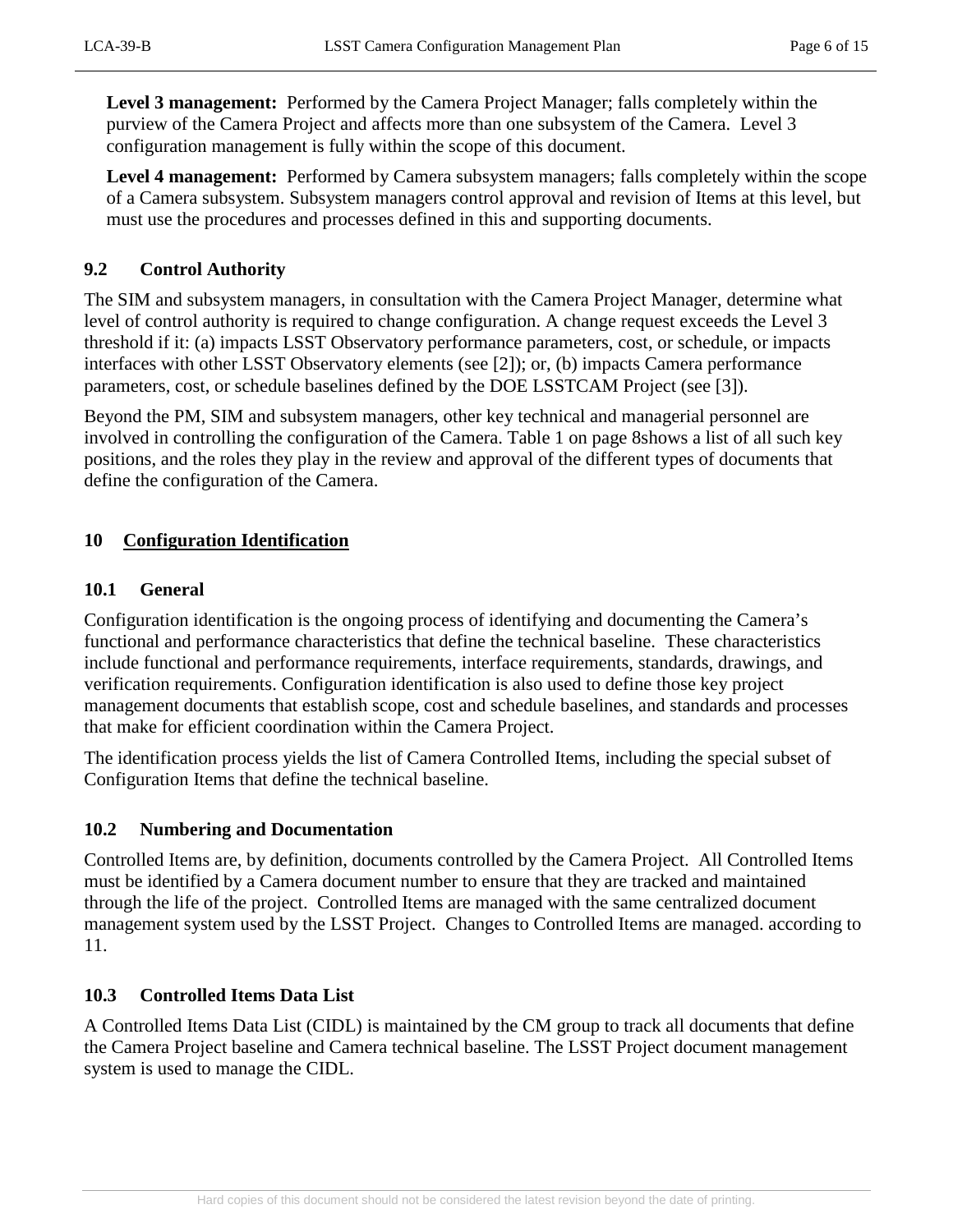#### <span id="page-6-0"></span>**10.4 Configuration Items**

In order to manage the configuration of the Camera *technical baseline*, the Camera is divided into manageable units, called Configuration Items. Configuration Items are selected through a top-down system decomposition process that divides the total system into a hierarchical set of logically related documents that describe the system. These documents separately define the performance parameters and physical characteristics of Camera systems, subsystems, and components such that they can be separately designed, fabricated, and tested. Configuration Items may include, but are not limited to, specifications, drawings, interface control documents (ICDs), software description documents, and procedures.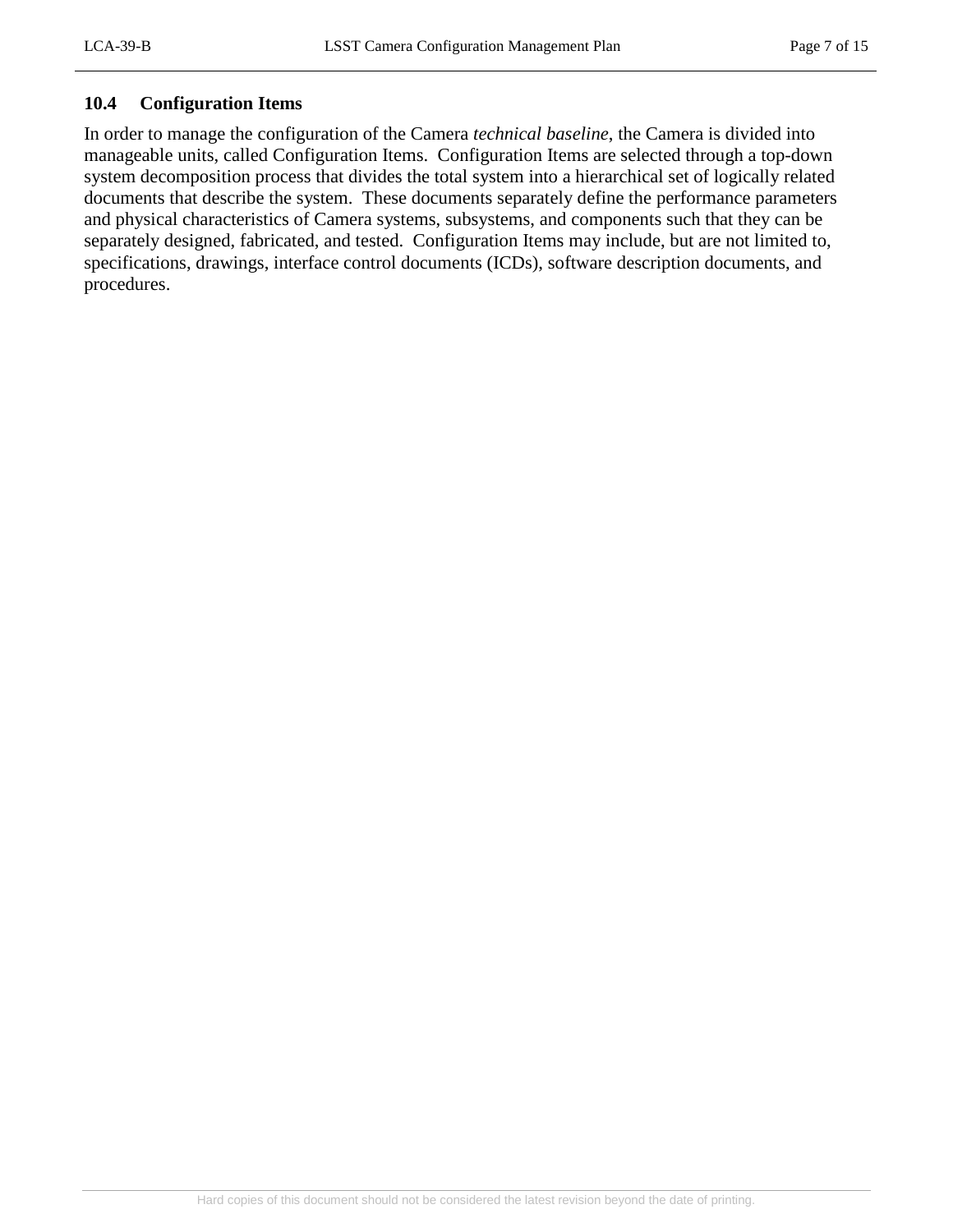| <b>Position</b><br>Level             |                         | <b>Req's Docs</b><br>Spec's |                      | <b>Interface</b><br>Doc's/Dwg's |                | <b>Plans</b>                |                | <b>Process</b><br><b>Procedures</b> |                | Design, Fab<br><b>Dwg's/Proc's</b> |  |
|--------------------------------------|-------------------------|-----------------------------|----------------------|---------------------------------|----------------|-----------------------------|----------------|-------------------------------------|----------------|------------------------------------|--|
|                                      |                         | Subsystem<br>$\overline{4}$ | Camera<br><u>ကို</u> | Subsystem<br>4                  | Camera<br>ကို  | Subsystem<br>$\overline{4}$ | Camera<br>ကို  | Subsystem<br>4                      | Camera<br>ကု   | Subsystem<br>$\overline{A}$        |  |
| <b>Camera Subsystem</b>              |                         |                             |                      |                                 |                |                             |                |                                     |                |                                    |  |
| Originator/Engineer                  | R                       | R.                          | R.                   | R.                              | R.             | R                           | R              | R.                                  | R.             | R                                  |  |
| <b>Originating Subsystem Manager</b> | $\mathbf R$             | $\mathsf{R}$                | $\mathbf R$          | R                               | $\mathbf R$    | $\overline{\mathsf{R}}$     | $\mathbf R$    | R                                   | $\mathbf R$    | R                                  |  |
| Other Subsystem Manager(s)           | $\overline{A}$          | N                           | $\overline{A}$       | N                               | $\overline{A}$ | N                           | A              | N                                   | $\overline{A}$ | N                                  |  |
| <b>Camera Project Office</b>         |                         |                             |                      |                                 |                |                             |                |                                     |                |                                    |  |
| Perf and Safety Assurance Manager    | $\overline{A}$          | N                           | $\mathsf{N}$         | $\mathsf{N}$                    | R.             | $\mathsf{N}$                | $\mathbf R$    | $\mathsf{N}$                        | R              | N                                  |  |
| <b>Systems Integration Manager</b>   | $\mathsf{R}$            | $\overline{C}$              | R                    | $\mathsf{N}$                    | R              | $\mathsf{N}$                | $\mathbf R$    | $\mathsf{N}$                        | R              | N                                  |  |
| Ctl, Data Flow Systems Engineer      | A                       | N                           | N                    | $\mathsf{N}$                    | A              | N                           | $\overline{A}$ | N                                   | $\overline{A}$ | N                                  |  |
| <b>Electronics System Engineer</b>   | $\overline{A}$          | N                           | N                    | $\mathsf{N}$                    | A              | N                           | A              | $\mathsf{N}$                        | $\overline{A}$ | N                                  |  |
| Struc, Therm Systems Engineer        | $\overline{A}$          | $\mathsf{N}$                | $\mathsf{N}$         | $\mathsf{N}$                    | $\overline{A}$ | N                           | $\overline{A}$ | N                                   | $\overline{A}$ | N                                  |  |
| <b>I&amp;T Manager</b>               | $\mathsf{R}$            | N                           | $\mathsf{N}$         | N                               | $\overline{A}$ | N                           | $\overline{A}$ | N                                   | R              | N                                  |  |
| <b>Camera Scientist</b>              | $\overline{\mathbf{R}}$ | N                           | $\mathbf R$          | N                               | $\overline{A}$ | N                           | A              | N                                   | $\overline{C}$ | N                                  |  |
| Camera Project Manager               | R                       | N                           | $\mathbf R$          | $\mathsf{N}$                    | R              | N                           | $\mathbf R$    | N                                   | $\mathbf C$    | N                                  |  |
| <b>Camera Project Director</b>       | $\overline{C}$          | N                           | $\overline{C}$       | $\mathsf{N}$                    | R              | N                           | $\mathbf C$    | $\mathsf{N}$                        | $\mathbf C$    | N                                  |  |
|                                      |                         |                             |                      |                                 |                |                             |                |                                     |                |                                    |  |

| Approval required      | Copied for review only |
|------------------------|------------------------|
| As-needed, if impacted | No involvement reg'd   |

<span id="page-7-0"></span>**Table 1: Document Approval Authority by Office**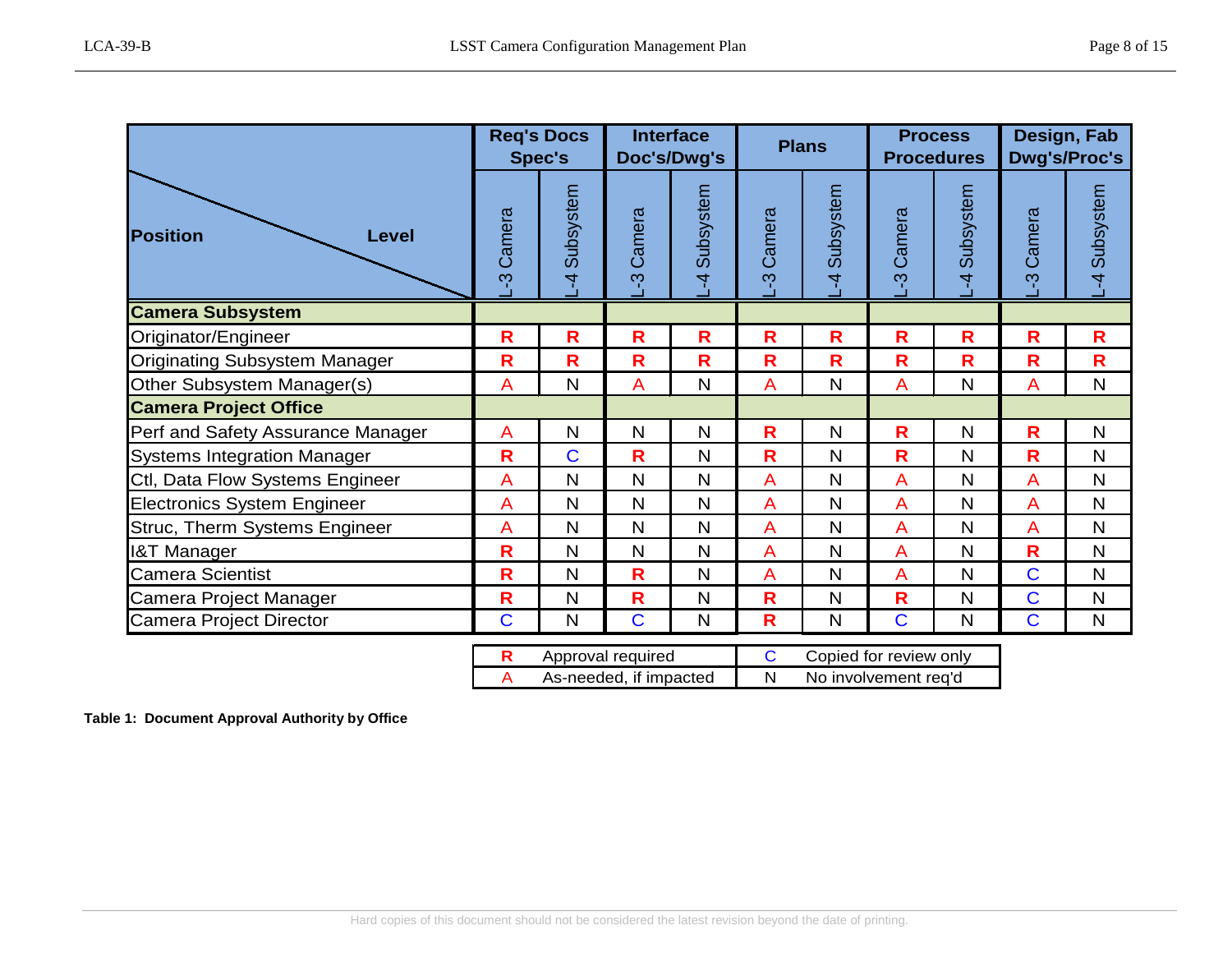#### <span id="page-8-0"></span>**10.5 Technical Baseline Definitions**

The Camera technical baseline evolves and matures over the life of the project, as the technical maturity of the system increases.

The Functional Baseline is the initially-approved documentation describing the Camera's top-level performance and functional characteristics and the verification required to demonstrate the achievement of those characteristics. This includes derived Camera requirements, and Camera-level performance and operational requirements.

The Allocated Baseline specifies the requirements that are used to design Camera systems and subsystems. Configuration Items that define this baseline include subsystem requirements documents, interface control documents, and plans defining standards and protocols to be used in the design and fabrication of subsystem components. This baseline is also referred to as the "Design-to" baseline, since Items at this maturity level define the design and operational requirements that the Observatory's subsystems must meet.

The Product Baseline defines the completed Camera design. Configuration Items that define this baseline include manufacturing drawings, procedures, and specifications that are used to build hardware and software components. This baseline is also referred to as the "Build-to" baseline, since items at this maturity level are used in fabrication, assembly, integration, and test.

#### <span id="page-8-2"></span><span id="page-8-1"></span>**11 Change Control**

#### **11.1 Initial Release**

Change control is the process by which the Camera Project manages and approves the release and revision of configuration-controlled items. The process ensures that the performance, functional, cost, schedule, and risk impacts of each change are considered before approval is granted.

Drawings and technical documents are placed under configuration control upon their initial release. The process by which a document is initially released is identical to that for any subsequent revisions, except that for the initial release, the document is added to the CIDL. Initial release and any future revision are documented through the use of a Change Notice (CN) form (Camera document LCA-342, see Ref [5]). This is used to document the reason for the release/revision, and to capture the approvals of all reviewers of the document. The CN form is discussed in Section 10.3, below. The release cycle begins by submission of a CN and the document to the CM group under direction of the SIM. The CM group and document originator then determine the level of management authority required for approval of the document—either level 3 or 4, which are in the scope of this CMP, as described in Section 8.1. Setting the approval level establishes the approvers required for the document, and allows the CM group to distribute the CN and document for formal review and approval. The review, revision, and approval process is managed by the CM group until the CN has been approved by all signatories. At final approval, the document is considered to be released and under configuration control.

# <span id="page-8-3"></span>**11.2 Change Control Process**

In order to satisfy the need for robust technical change management as well as the need to comply with SLAC Project Management Control System (PMCS) standards and procedures, the project employs a single change control process, divided into two interconnected change control workflows, one for technical changes and one for cost and schedule changes. These are not parallel workflows; they are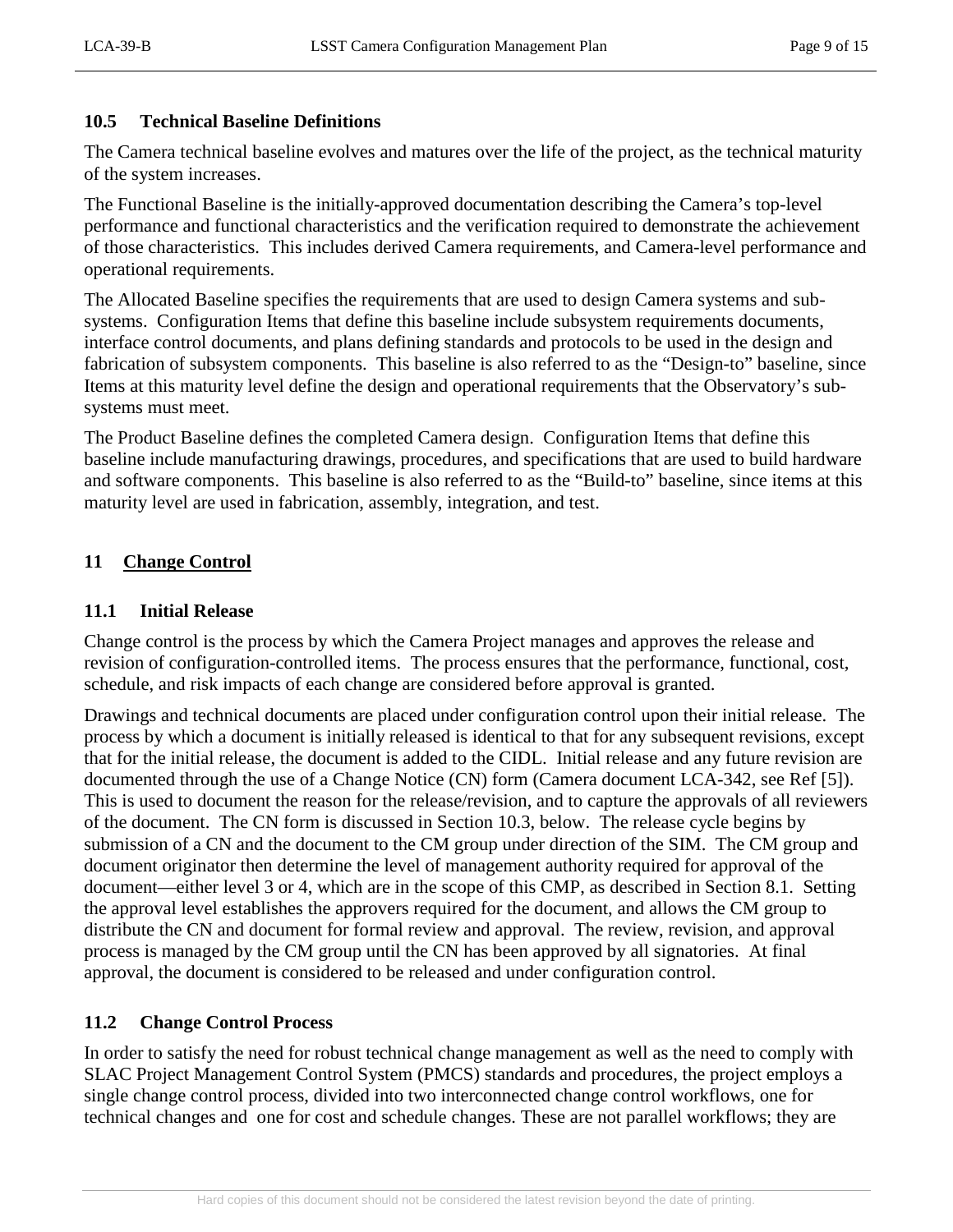interconnected, sequential workflows. Decisions points and high-level change control sequences are shown in [Figure 1](#page-9-1) [below.](#page-9-1)

|                                                                                                                                   | lf<br>Technical<br>Impact<br>ONLY | lf<br>Technical<br>+ Cost/Schedule<br>Impact | lf<br>Cost/Schedule<br>Impact<br>ONLY | Rate<br>Changes |
|-----------------------------------------------------------------------------------------------------------------------------------|-----------------------------------|----------------------------------------------|---------------------------------------|-----------------|
| 1. Identify Affected<br><b>Technical Documents</b>                                                                                |                                   |                                              | N/A                                   | N/A             |
| 2. Decide if a Document<br>Release/Revise Change<br>Notice (DR-CN) or a<br><b>Redline Change Notice</b><br>(RL-CN) is Appropriate |                                   |                                              | N/A                                   | N/A             |
| 3. Have LCN Change<br>Notice Form(s) Approved                                                                                     |                                   |                                              | N/A                                   | N/A             |
| 4. Have Cost/Schedule<br><b>Information Entered into</b><br>P <sub>6</sub>                                                        | N/A                               |                                              |                                       |                 |
| 5. Have BCR Approved                                                                                                              | N/A                               |                                              |                                       |                 |

#### <span id="page-9-1"></span>**Figure 1: Change Sequence for Technical and Cost/Schedule Information, Showing the Relationship Between Document Release/Redline Change Notices and PMCS Baseline Change Requests (see Section [11.2.1](#page-9-0) and Section [11.2.2\)](#page-11-0)**

In summary, technical changes, with corresponding estimates of cost and schedule impact, are evaluated first. If technical changes and estimated cost and schedule impacts are approved, then cost and schedule data is updated in the PMCS database, and a Baseline Change Request is evaluated and either approved or rejected in accordance with SLAC-I-051-201-001-00, Project Management System Change Control Procedure (see Ref [4]).

# <span id="page-9-0"></span>11.2.1 Change Control Workflow for Technical Documents

Revisions to released technical documents are accomplished through the change control process, which is shown in [Figure 2](#page-10-0) [below.](#page-10-0) Two types of changes are accommodated in the LSST Camera change control process: revising and releasing a document, and marking up or redlining a current revision. Both changes use a CN and many of the same processes that are described in the following paragraphs. This process is begun when a need for a change is identified by the author or responsible engineer. Changes that are very tightly-scoped, require immediate attention, or are otherwise discrete in nature can be accommodated by a "redline CN" (RL-CN). Such a change can be thought of as an approved redline or field modification to a document or drawing, and are limited to level 4 changes, only. All other changes are handled by a document-release CN (DR-CN) and a revision of the document in question.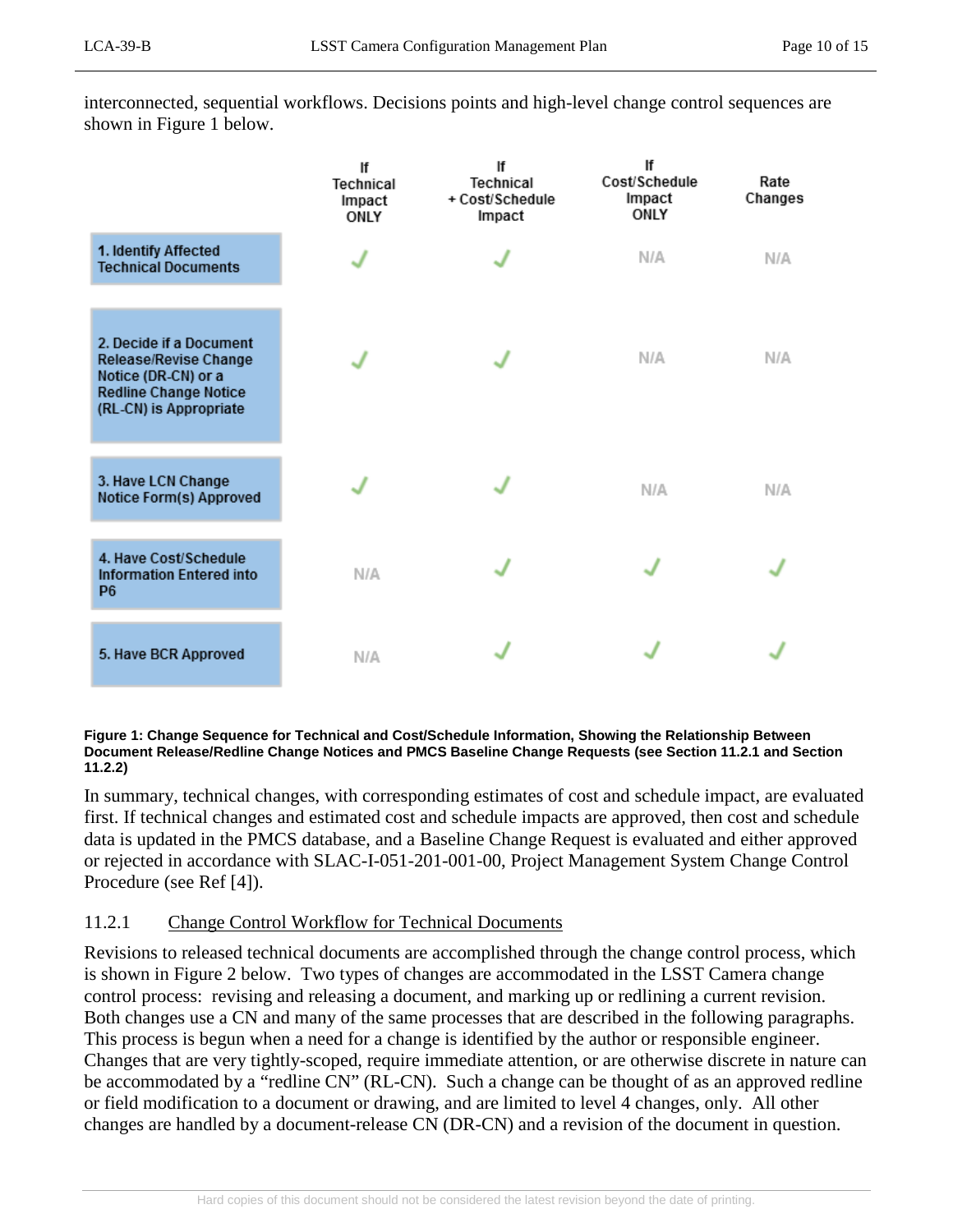Changes that are broader in scope, impact cost or schedules, or involve multiple subsystems must be handled by revision of the document and a DR-CN.



#### <span id="page-10-0"></span>**Figure 2: Change Control Process Flow for Level 3**

# *11.2.1.1 Redline (RL) Change Process*

The redline change process is begun by drafting a CN, which describes the proposed changes to the document revision in question. The author and subsystem manager confirm with the CM group that this is a level 4 change, and the RL-CN is distributed for review and approval. Once the RL-CN is approved, it is appended to the currently-released revision of the document. The document now is comprised of both the current revision and the appended RL-CN. Multiple RL-CNs can be appended to a document before the document is revised, but any revision of the document must include the incorporation of all RL-CNs that are appended to the previous revision.

# *11.2.1.2 Document Release (DR) Change Process*

The document release change process is also begun by drafting a CN after the revised document has been drafted. As noted above, a subsequent revision of a document that includes appended RL-CN's must incorporate all such CN's into the revision. These are explicitly listed in the DR-CN to ensure that all RL-CN's are incorporated in a controlled way. If an RL-CN needs to be modified or reversed in the document revision process, this must be treated as a separate change, and called out explicitly in the DR-CN.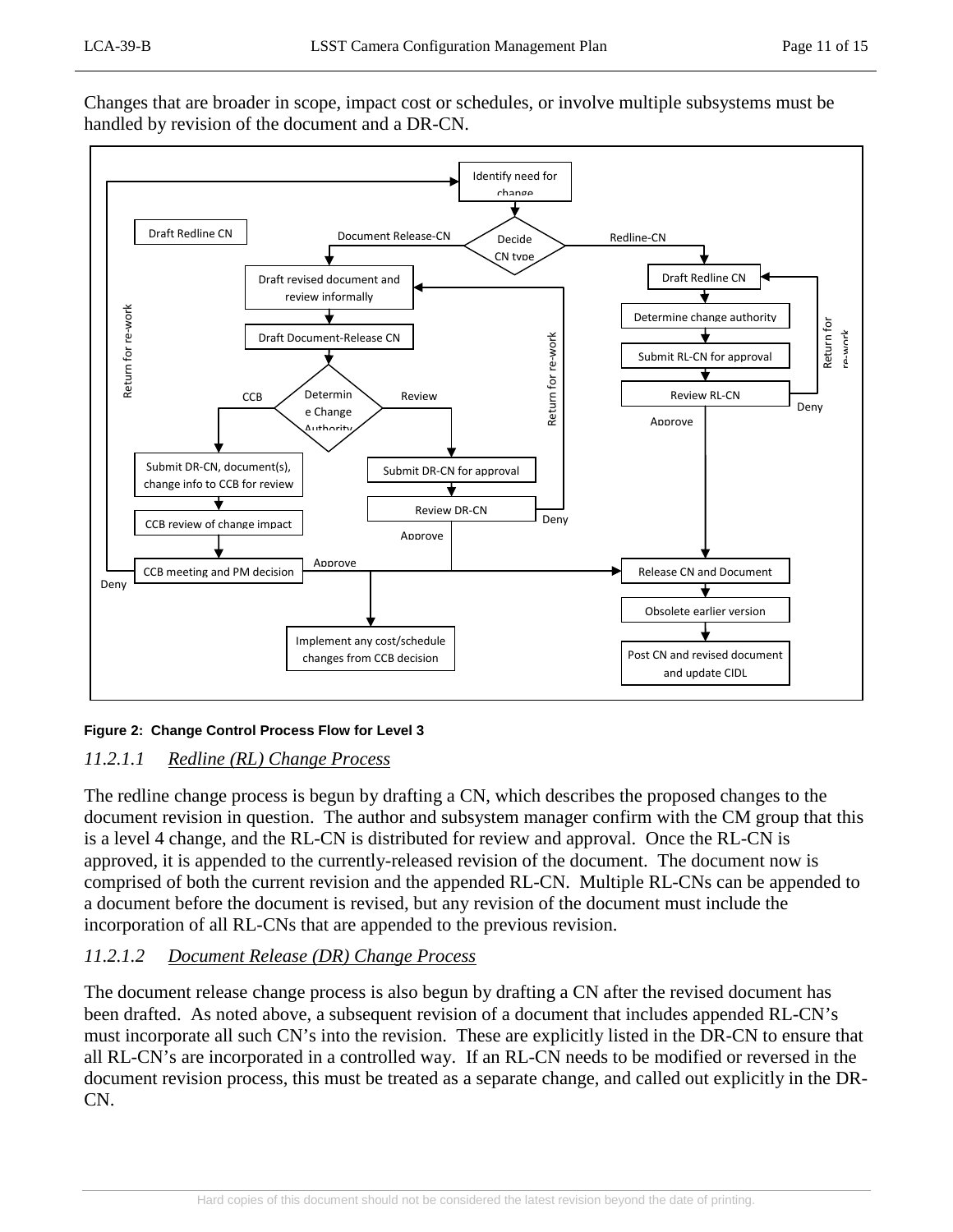Once the DR-CN has been drafted, the author, subsystem manager, and SIM – in consultation with the Camera Project Manager as needed - determine the change level of the document, to establish the change authority required for approving the revision, and if CCB action is required. Ref [3] defines the change thresholds that establish the change authority level for a Camera document revision. The CCB process is described in Section10.4, below. For document changes not requiring a CCB, the DR-CN is routed to all reviewers by the CM group, along with the draft document revision. After all approvals are made, the CM group releases the new revision and obsoletes the earlier revision. Only one released revision of a document can be current at any given time, so all past revisions—whether in draft form or previously approved—are obsoleted when a newer revision is approved and released.

The change control process may be accelerated, if required, to accommodate urgent change requests. If CCB approval is required, in urgent situations, an emergency CCB meeting is convened, consisting of the CCB chairperson and his designated participants. An informal change request is presented and evaluated. Action items may be identified and verbal approval granted contingent on the action items. A formal CN must be submitted later to receive formal approval and to be entered in the CIDL for tracking.

#### <span id="page-11-0"></span>11.2.2 Change Control Workflow for Baseline Change Requests

Baseline Change Requests are prepared per Ref [4]. BCRs are assigned document numbers and added to the CIDL as described in Section [10,](#page-5-1) and are processed, routed and signed using the same LSST Project document management system used for managing these functions for technical documents.

#### <span id="page-11-2"></span><span id="page-11-1"></span>**11.3 Change Notice**

#### 11.3.1 Change Notice for Technical Documents

The Change Notice, Camera document LCA-342, is used to document the reason for the release/revision, and to capture the approvals of all reviewers for the document. This is used in the process of evaluating the merits and impacts of a proposed change, and provides a lasting record of the change, approvals, and rationale. As discussed above, either an RL-CN or DR-CN can be used, depending on the nature of the change. However, both types of change notice use the same form, and need to capture the same information regarding a change. In particular, change notices must capture four types of information regarding any change.

First, the CN delineates which documents are impacted by the change. For a DR-CN, these are the documents being revised. More than one document can be revised by the same DR-CN, but they must be related by the change rationale. RL-CN's should only be used for redline revisions of individual documents.

Second, the CN describes the changes explicitly. For most changes, this should include a list of what the changes to the document are, including "before/after" or "was/is" lists of the changes.

Third, the CN discusses the reason for the change. In particular, it explains why the change is needed and what the benefits are regarding savings in cost, schedule, or reduced risk/increased margins. This provides justification for why the change should be approved, and is used by the approvers or CCB to evaluate the benefit of the change.

Fourth, the CN describes the impacts of the change. This includes an estimate of the cost, schedule, and technical impact of the change on the configuration of the LSST system. If the change impacts hardware, then a complete list of serial numbers and a re-work plan needs to be included, as well.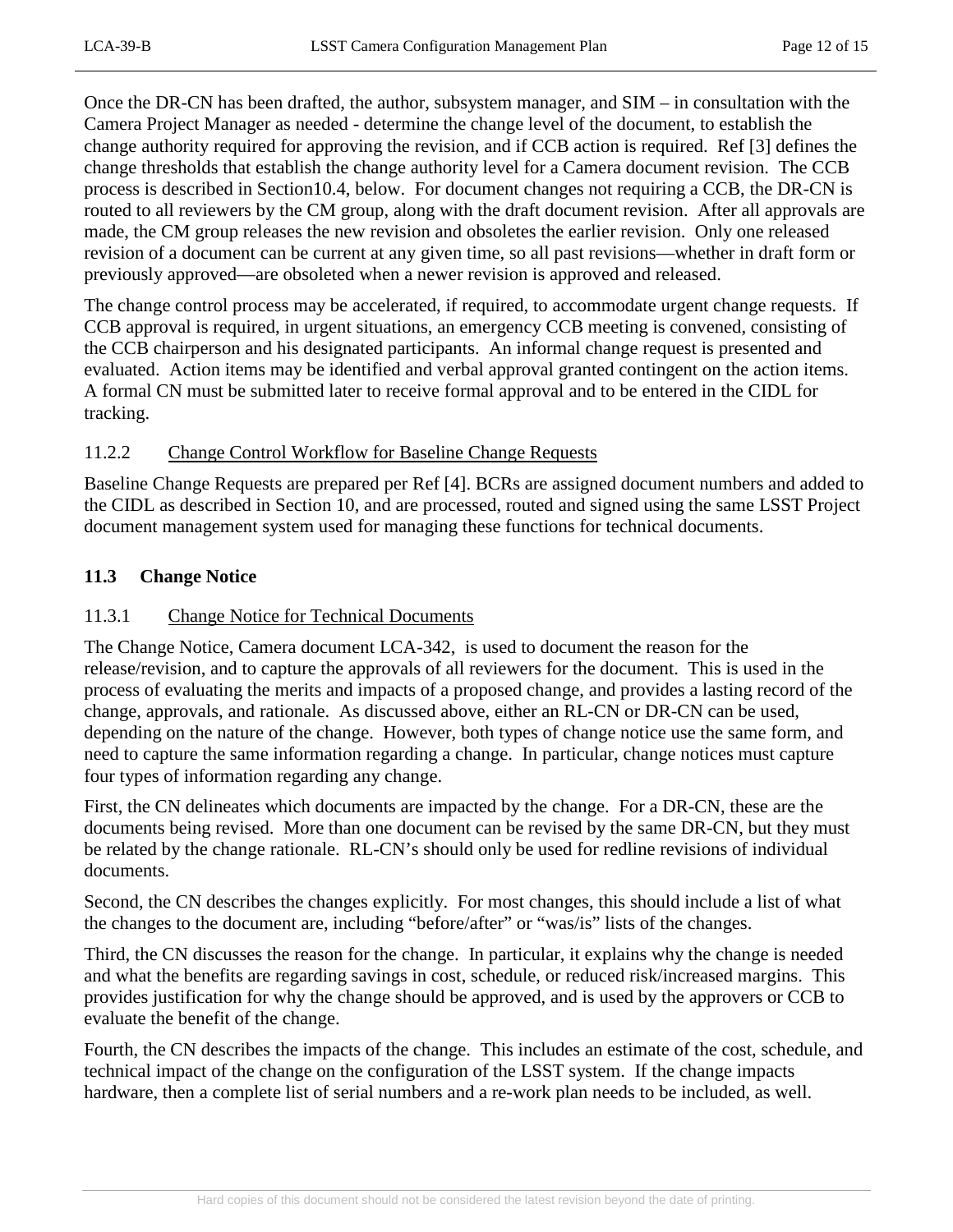#### <span id="page-12-0"></span>11.3.2 Baseline Change Request for Cost and Schedule Data

For PMCS Baseline Change Requests, the change notice is the Baseline Change Request itself, prepared per Ref [4].

# <span id="page-12-1"></span>**11.4 CCB Operations**

If the author, subsystem manager, and SIM determine that the proposed change is within the Level 3 threshold and requires CCB approval, then the SIM will request that the Project Manager convene a CCB. The CCB is primarily responsible for reviewing all Level 3 CN's and corresponding BCRs based on the impact to cost, schedule and technical performance. The CCB may also be called on to evaluate and approve or reject externally-initiated change requests and requests for deviation or waiver.

Typically, more detailed rationale for the change is required to allow for a thorough review by the CCB. Thus, the CN and/or BCR may need further detail, or it may refer to separate documents that provide supporting analyses of the proposed change. Note that any supporting documents should be released as part of the revision process, since they document changes to configuration controlled documents and thus need to be configuration controlled themselves.

The CCB evaluates the CN or BCR, revised document(s) and any supporting material, and recommends that the CN or BCR be approved or rejected. The Project Manager then approves or rejects the change once concurrence is obtained from the CCB members. Once baseline configuration items are established, the CCB manages requests for changes to camera-level designs and interfaces, as well as proposed draw-downs on cost, schedule and technical reserves.

The CCB consists of the following managers:

Camera Project Manager—CCB chair. Exercises control of engineering changes, cost and schedule

Camera Project Director—evaluates impact of the proposed change on the Camera Project as an integrated technical and managerial program.

Project Control Manager—CCB secretary. Responsible for assessing impacts to cost, schedule or contracts. Responsible for assuring the completeness of the CCB record, and implementing any contractual or business changes made by the CCB.

Camera Scientist—evaluates the impact of the proposed change on the overall performance of the Camera.

Camera Systems Integration Manager—responsible for assuring the technical completeness of all change notice evaluations. Evaluates the impact of the proposed change on the technical performance of the system, and includes disciplines required to perform a complete evaluation of all CN's submitted to the CCB. This responsibility includes interfacing with all team members.

I&T Manager—advises the other members in the areas of integration and test, calibration, science verification, facilities, observatory integration, and servicing.

Performance and Safety Assurance Manager—evaluates proposed changes with respect to the impact to product performance/safety and ensures compliance with Quality and Safety Assurance requirements, especially when the proposed change impacts hardware or production processes already in use.

Subsystem Managers—exercises control of engineering changes to his/her subsystem and controls the subsystem configuration.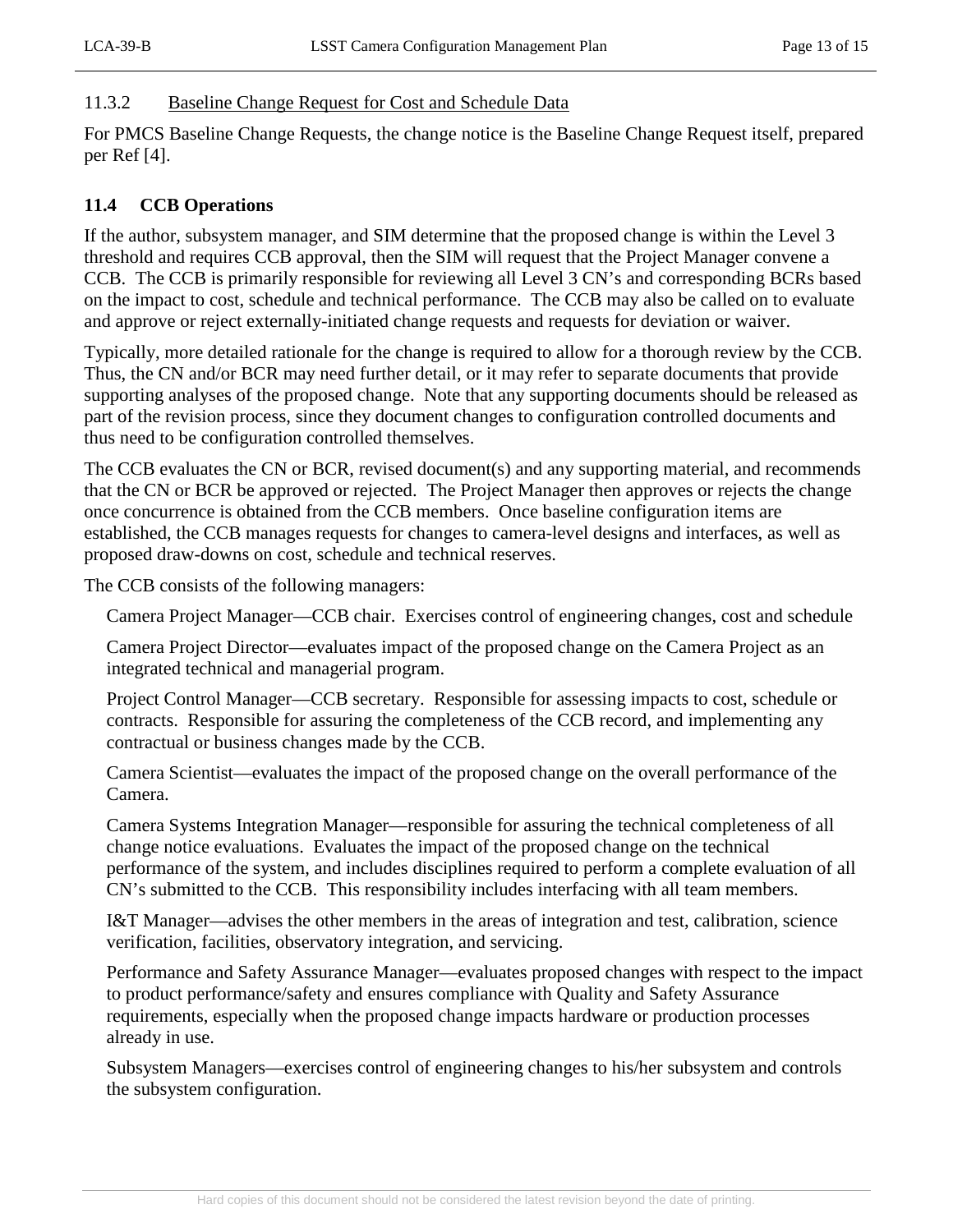The SIM and PCM coordinate all activities pertaining to a proposed change, to ensure that the material is complete for making a decision. Changes approved by the CCB result in modifications to the Camera technical, cost and/or schedule baseline, drawing against contingency available in the total project baseline. Cost and schedule changes are implemented by the PCM, with all subsequent performance measured against the new subsystem baseline.

The initiator of the CN or BCR supports the CCB by assessing the change request for cost, schedule, and technical performance, scientific objectives, and risk impact. The initiator defends the CN or BCR during CCB evaluation. Subcontractors may submit out-of-scope changes for approval by the CCB. The subsystem manager responsible for the subcontractor reviews the change request and represents the subcontractor at the CCB.

#### <span id="page-13-0"></span>11.4.1 Baseline Change Control Board

A Baseline Change Control Board (BCCB) will be convened for BCRs that are above Level 3 thresholds as defined in the Camera PEP (see Ref [3]). The BCCB members are the CCB members, the Federal Project Director, and appropriate DOE SC Program Managers. DOE approves BCRs above Level 3.

# <span id="page-13-2"></span><span id="page-13-1"></span>**11.5 Flowdown of Changes from LSST Project (Level 2)**

#### 11.5.1 Initiating a change

For changes at the LSST Project level, the camera representative delegated by the PM enters a change request in the LSST project system available at [https://project.lsst.org/groups/ccb/.](https://project.lsst.org/groups/ccb/)

If a change is requested against the camera, the Camera Project representative delegated by the PM notes the proposed change and tracks impacts to camera sub-system using the Project issue tracking database.

#### <span id="page-13-3"></span>11.5.2 Synchronizing a change

When an LSST Project-level change affecting the camera is in the process of being approved at the LSST Project level, the camera initiates a camera change concurrently per the process defined in the present document and secures pre-approval by the Camera PM, CCB or BCCB ahead of the LSST Project change control board meeting, where votes are tallied and unaninmous approval is required. The Camera PM and Project Director communicate the results from the pre-approval process obtained during the CCB, or BCCB, as applicable.

# <span id="page-13-4"></span>**11.6 Deviations and Waivers**

Deviation and waiver requests are processed, categorized, approved and tracked in the same manner as other change requests. A deviation is project approval to deviate from the approved design and occurs before the unit is built. The deviation differs from the normal change notice in that it applies only for a limited quantity or limited time period, and does not affect the current design documents. A waiver is project approval to waive a specific requirement because of a nonconformance that violates an approved requirement.

The CN form is used to request a deviation or a waiver. Note that deviations and waivers are associated with a specific revision level of document, which must be noted on the CN.